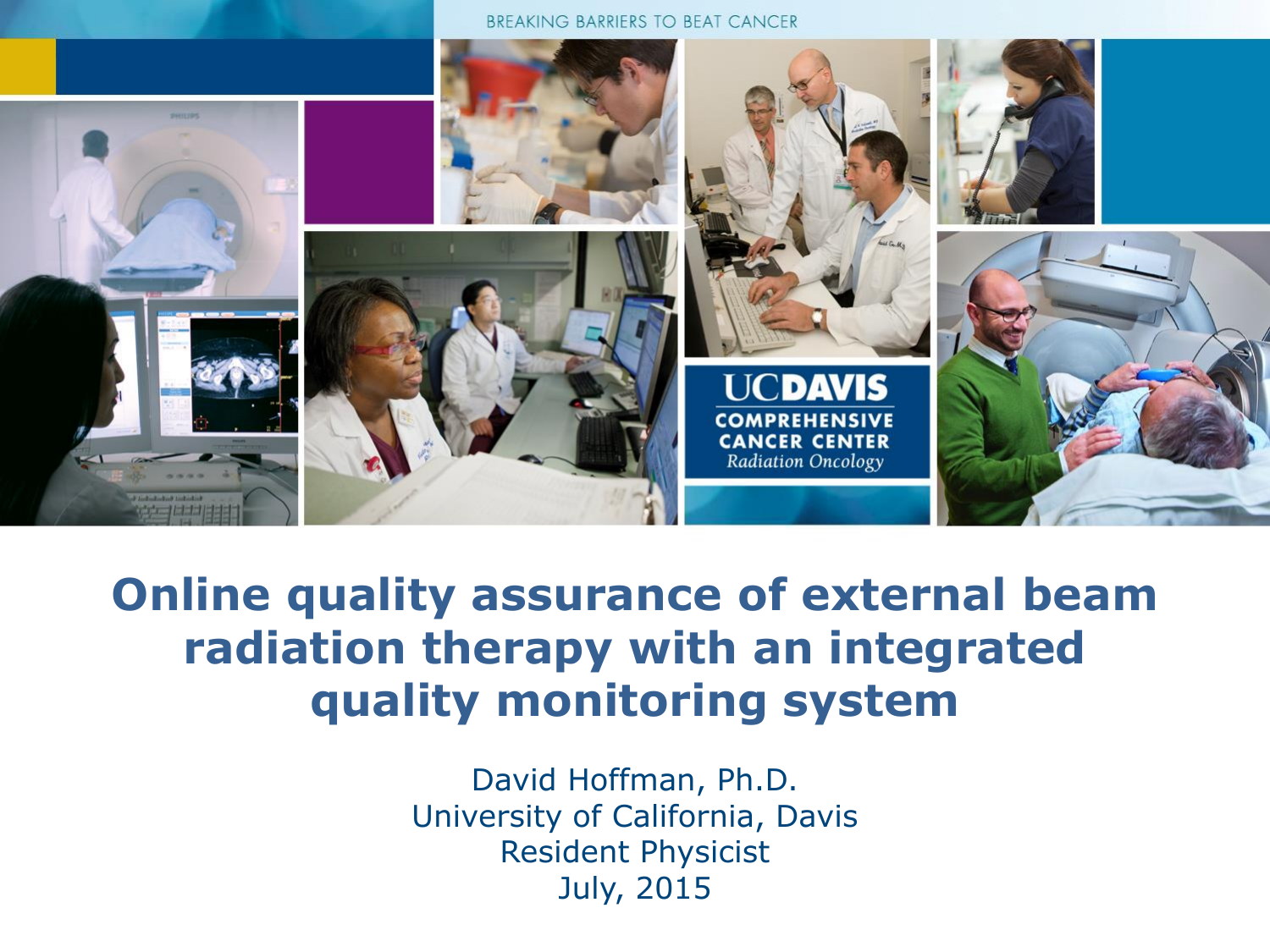# **Integral Quality Monitor (IQM)**

- Large area ion chamber
- iRT Systems GmbH (Koblenz, Germany)
- Attaches to the accessory tray
- Online checksum QA for photon beams



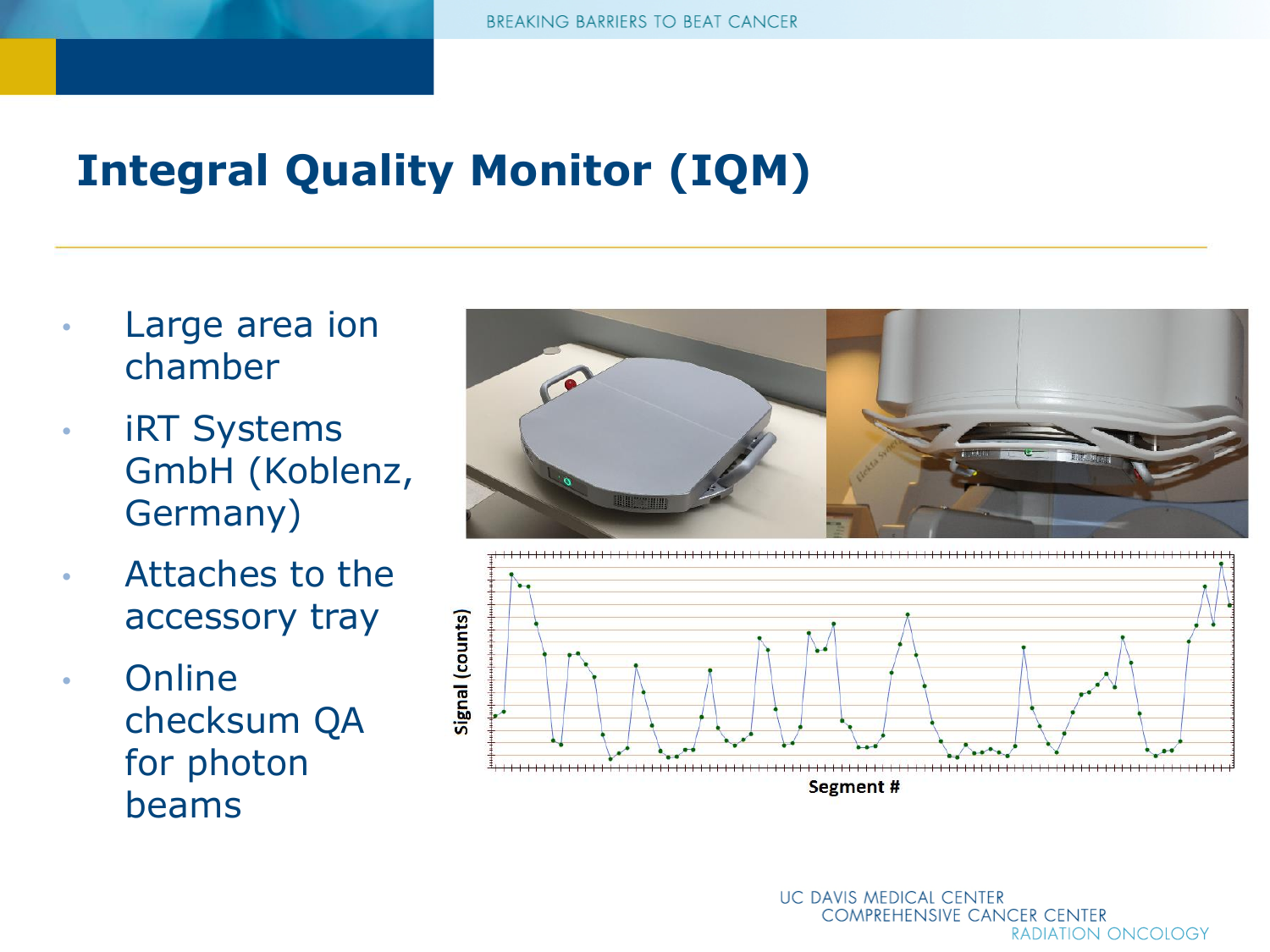#### **Overview**

- Evaluate the stability and accuracy of each feature of the IQM.
- Determine much medical physics work is needed to bring the IQM into a clinic.
- Quantify how sensitive is the device to beam delivery errors.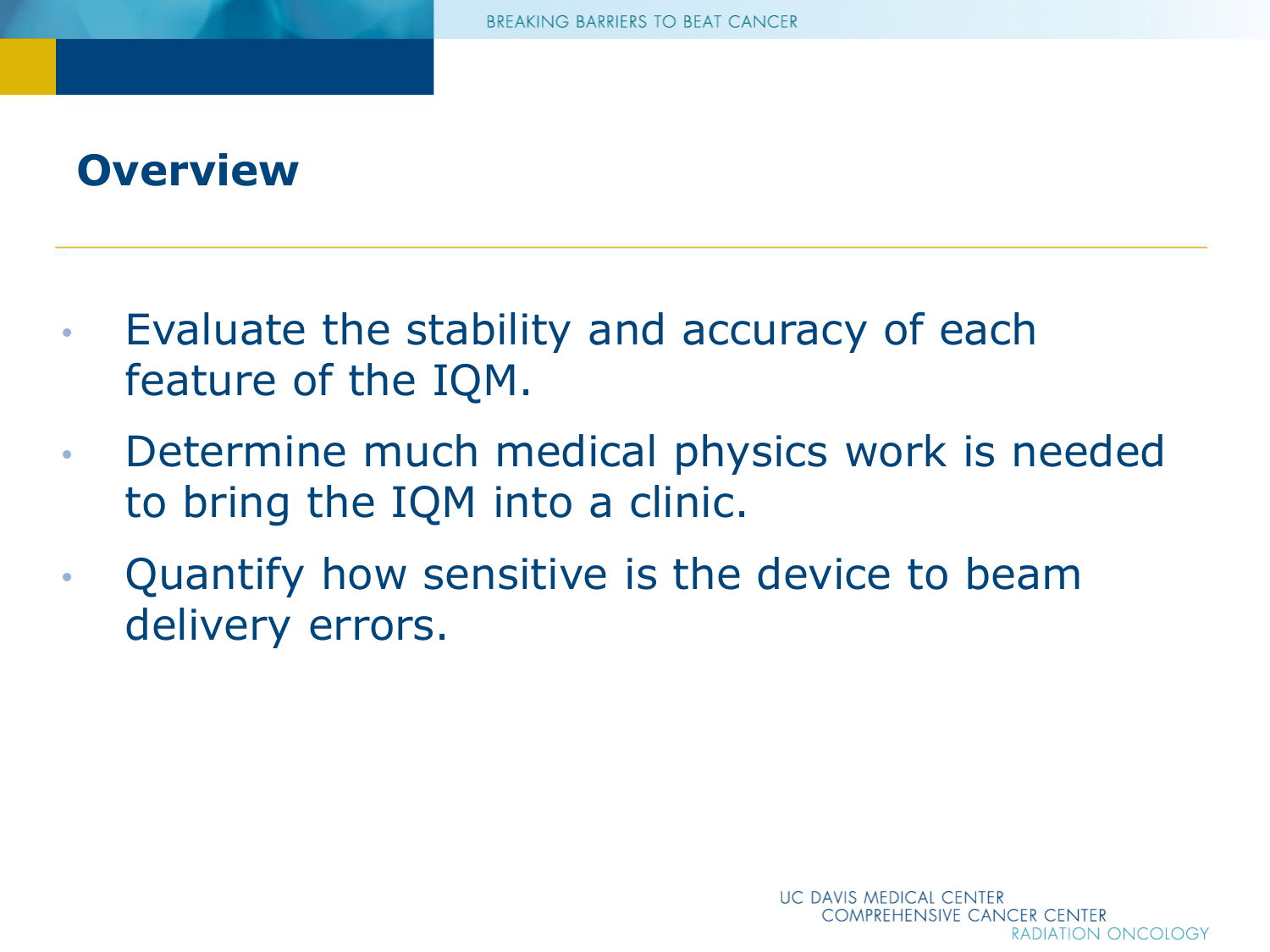

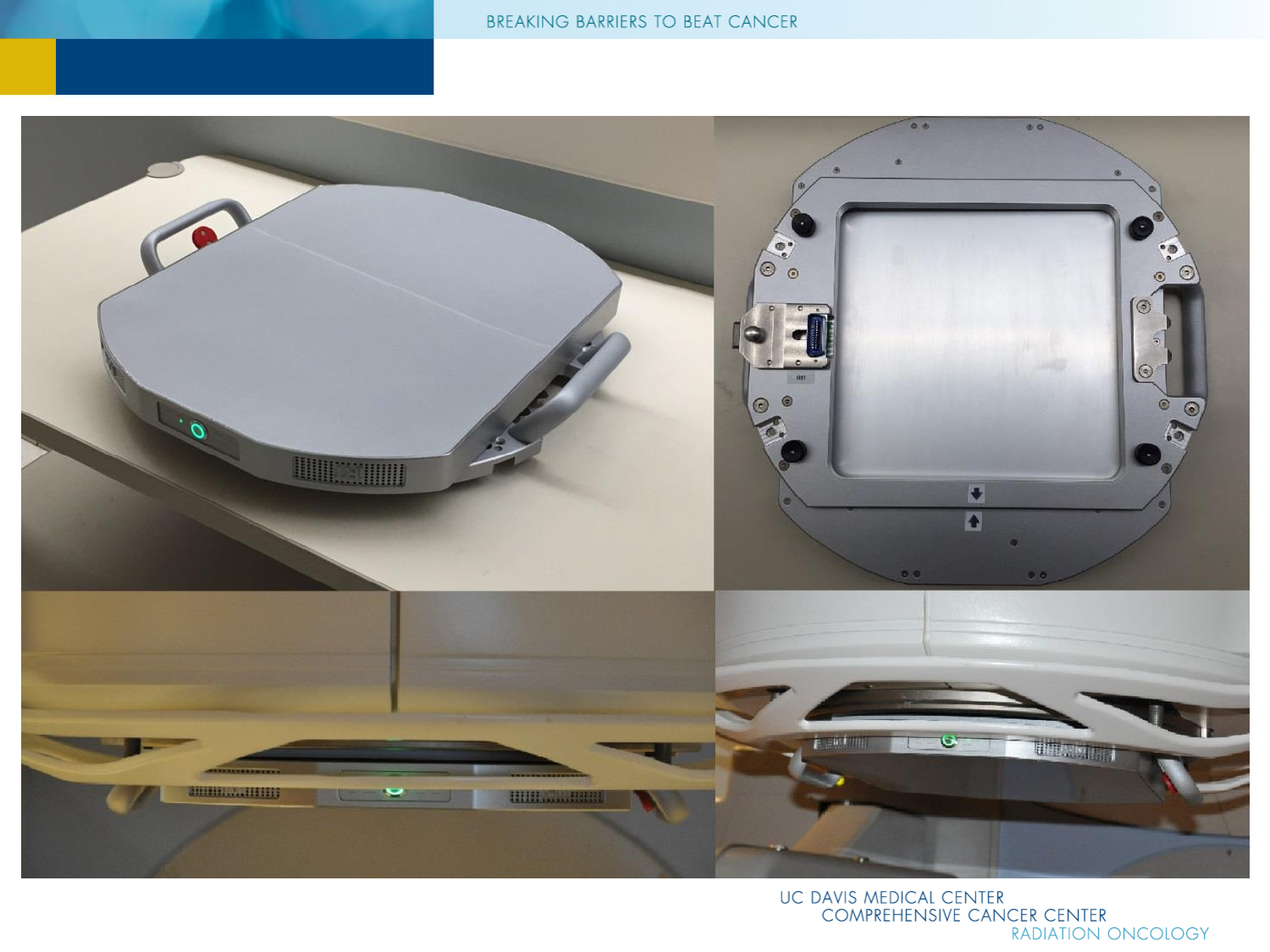#### **Chamber Characteristics**

- Ion chamber thickness gradient in the axis of MLC motion
- Inclinometer for gantry and collimator angle measurement
- Wireless connection

#### Ion chamber gradient

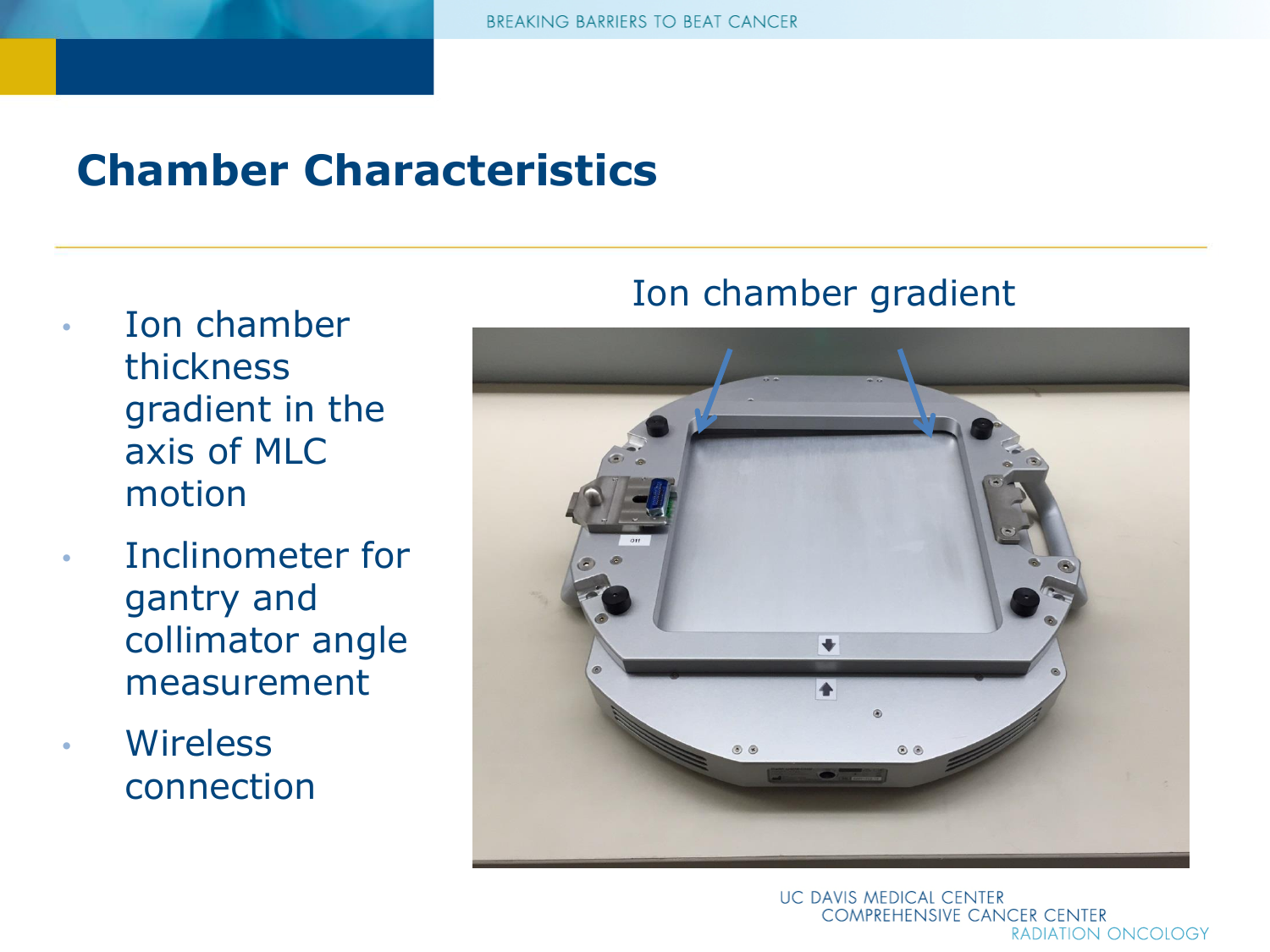#### **Effect on Photon Beams**



- $\cdot$  6 MV 5.43  $\pm$  0.02%
- $\cdot$  10 MV 4.60  $\pm$  0.02%
- $\cdot$  15 MV 4.21  $\pm$  0.03%
- Symmetry and flatness is unchanged
- Beam profiles agree with within 1% outside of the penumbra
- Presence of the IQM can be accounted for with a tray factor

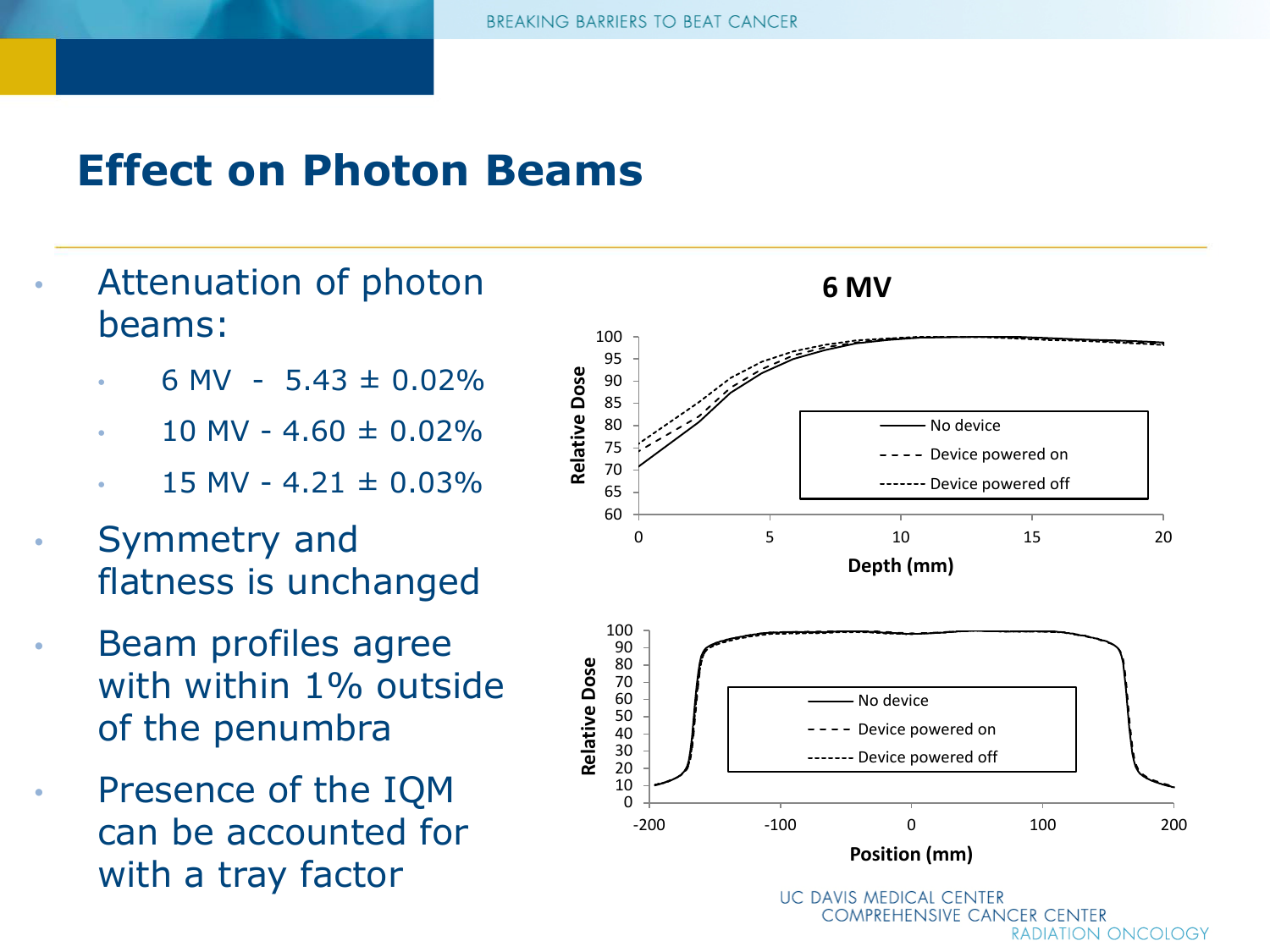#### **Ion chamber evaluation**

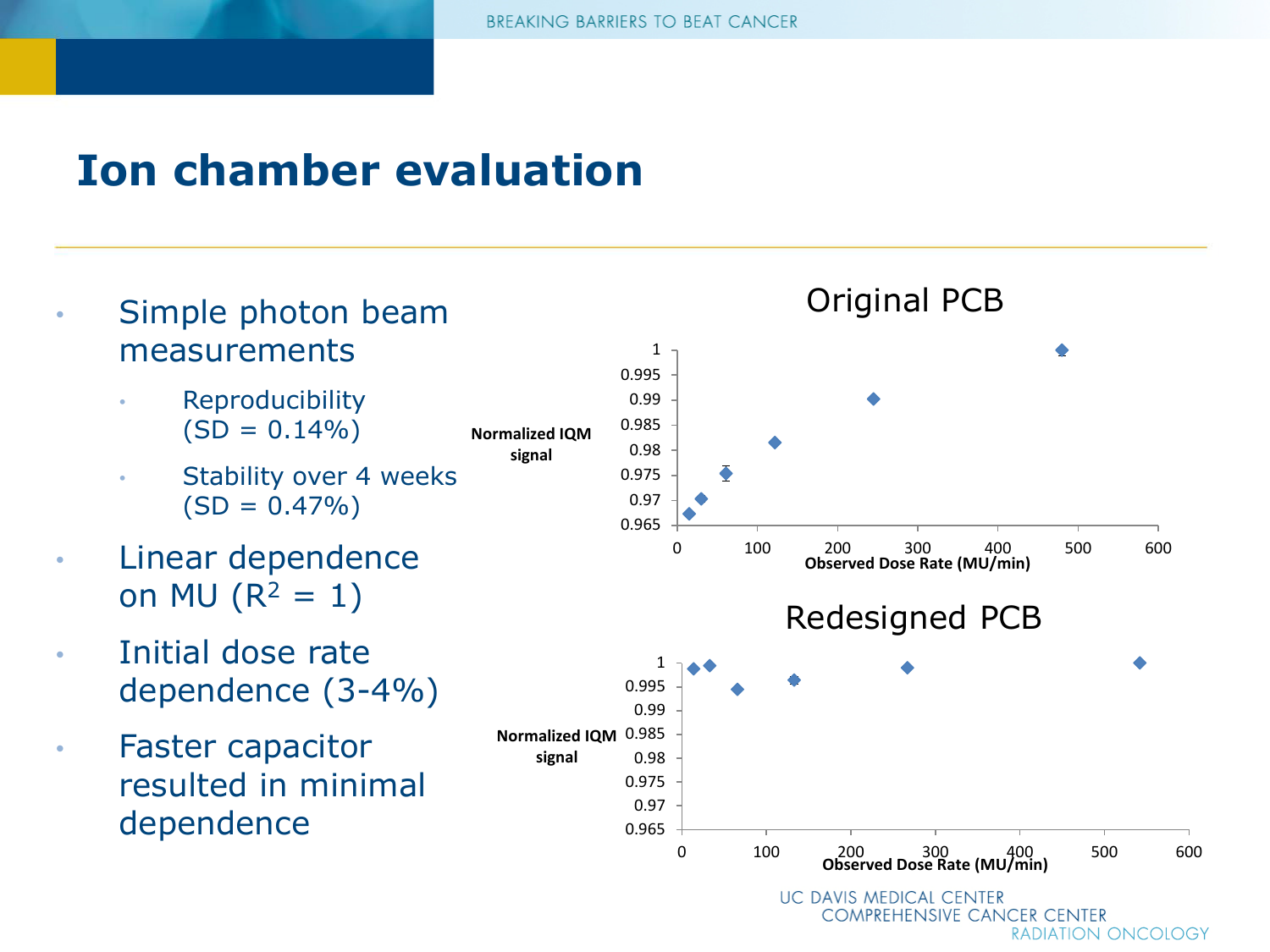## **Further evaluation**

- IQM thermometer agreed to the calibrated thermometer to within 1.0  $± 0.7$ °C
- IQM barometer agreed to the mercury barometer to within  $2.3 \pm 0.4$ mmHg
- IQM inclinometer agreed with the spirit level for gantry:
	- 0 and 180 degrees within 0.03 ± 0.01 degrees
	- 90 and 270 degrees within  $0.27 \pm 0.03$  degrees
- For the collimator angle measurement, the IQM inclinometer agreed with the plum-bob within  $0.3 \pm 0.2$  degrees with the gantry at 90 degrees.
- No Collimator angle readout when the gantry is within  $\sim$ 5 degrees of 0 or 180 degrees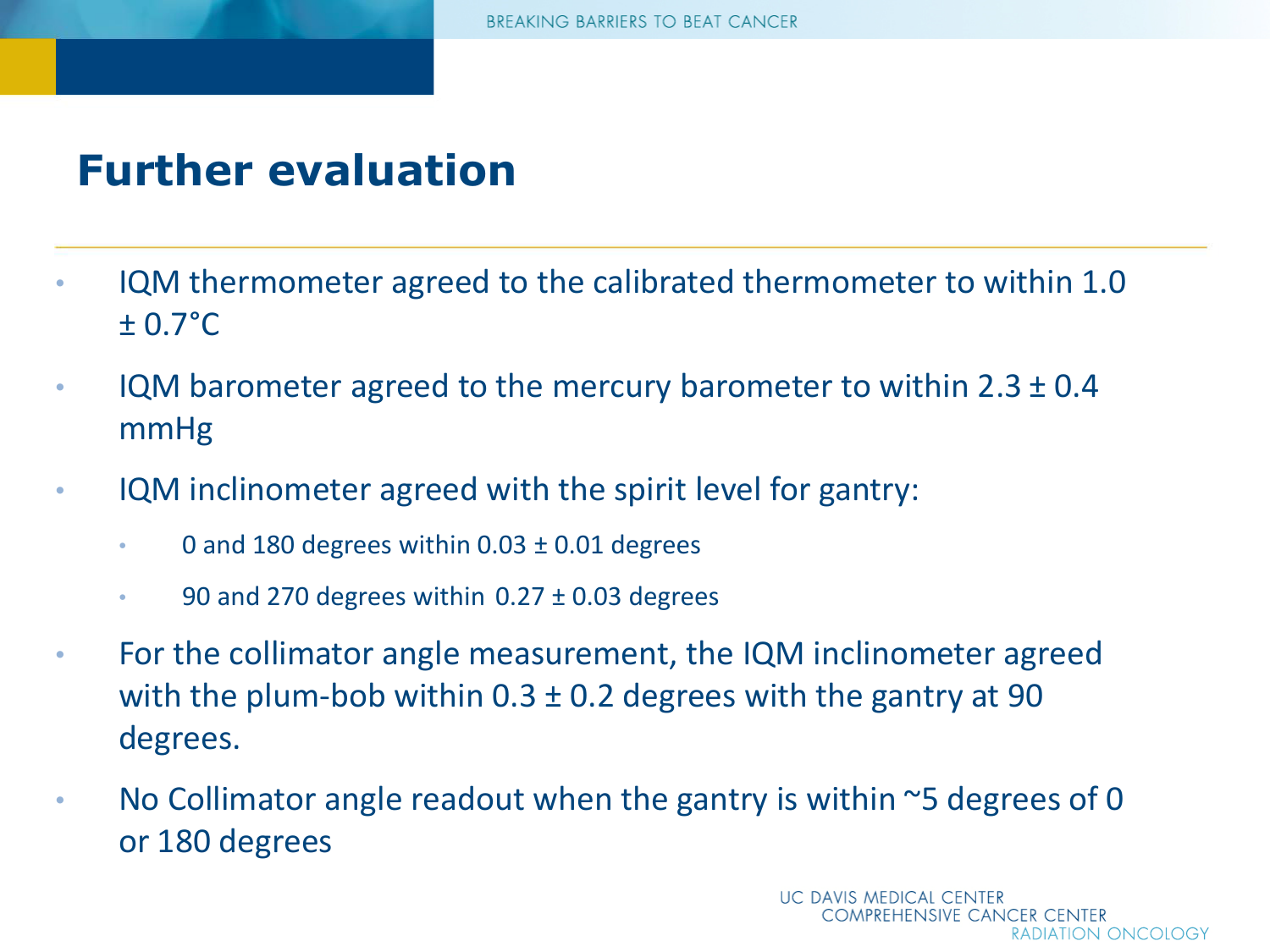#### **Simulated errors**

- Modifications to the photon beams results in changed ion chamber response
- Simulated errors were detected in 6 MV  $10\times10$  cm<sup>2</sup> photon beam
- Twice the SD of the stability (1%) of the measurement was considered a "detected" error

| <b>Modification</b>                     | % signal change    | <b>Magnitude of</b><br>modification for 1%<br>change |
|-----------------------------------------|--------------------|------------------------------------------------------|
| <b>1% decreased MU</b>                  | $-0.99 \pm 0.01\%$ |                                                      |
| <b>1% increased MU</b>                  | $1.00 \pm 0.03\%$  |                                                      |
| 1 mm single MLC leaf into field         | $-0.05 \pm 0.01\%$ | $13 \, \text{mm}$                                    |
| 1 mm single MLC leaf out of field       | $0.01 \pm 0.01\%$  | 25 mm                                                |
| 1 mm field shift in MLC motion axis     | $0.42 \pm 0.06\%$  | $3 \, \text{mm}$                                     |
| 1 mm field shift in MLC non-motion axis | $0.20 \pm 0.13\%$  | Not sensitive                                        |
| <b>Incorrect energy (10 MV)</b>         | $0.8 \pm 0.02\%$   |                                                      |
| Incorrect energy (15 MV)                | $2.85 \pm 0.01\%$  |                                                      |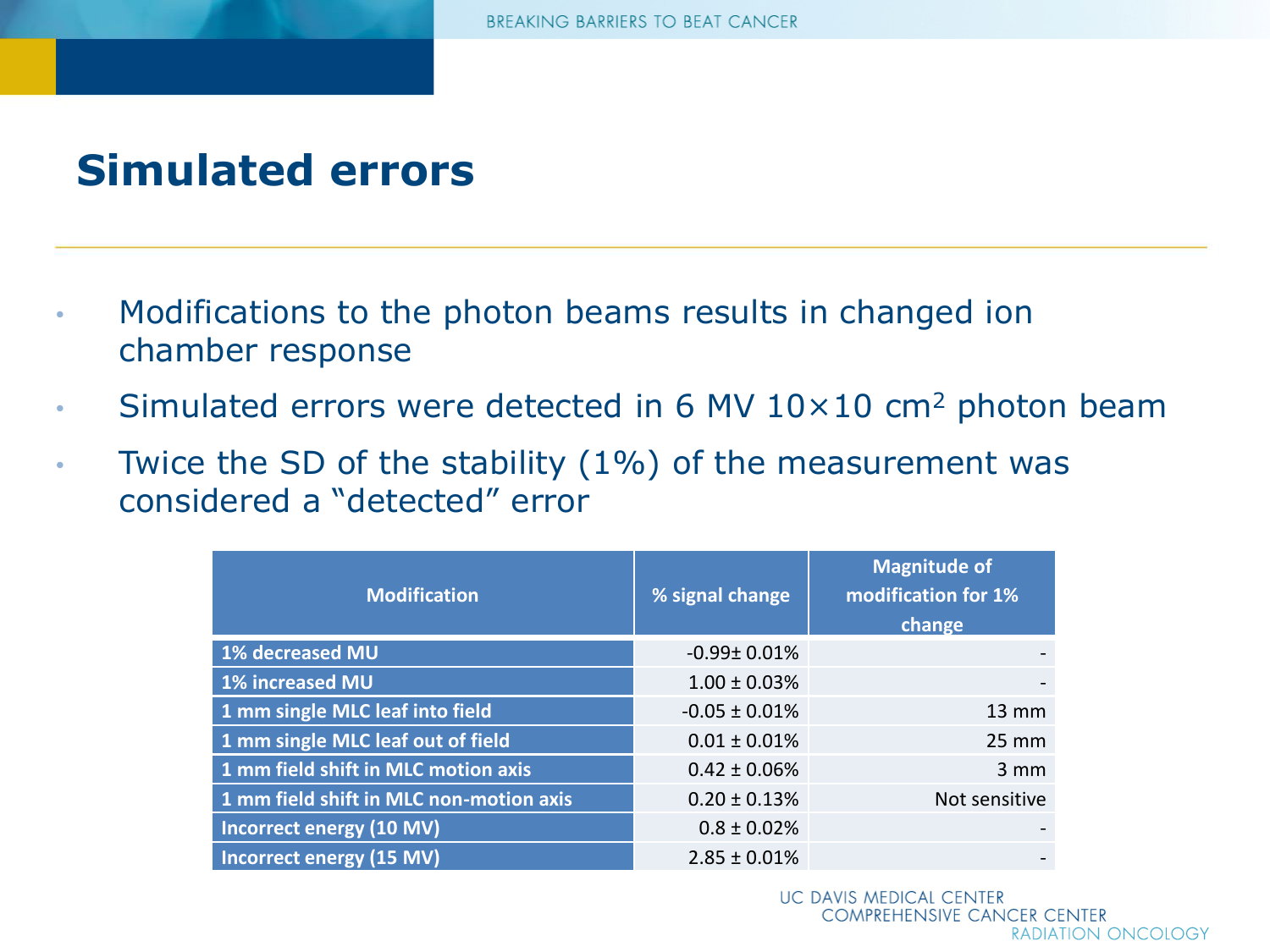## **Small fields**

- The IQM does not have a finite detector size
- For small fields (SBRT), this changes the detectable errors
- Simulated errors were detected in 6 MV  $1 \times 1$  cm<sup>2</sup> photon beam

| <b>Modification</b>                     | % signal change  | <b>Magnitude of</b><br>modification for 1%<br>change |
|-----------------------------------------|------------------|------------------------------------------------------|
| <b>1% decreased MU</b>                  | $-1.1 \pm 0.4\%$ |                                                      |
| <b>1% increased MU</b>                  | $1.02 \pm 0.3\%$ |                                                      |
| 1 mm single MLC leaf into field         | $-0.7 \pm 0.2%$  | $1.5 \text{ mm}$                                     |
| 1 mm single MLC leaf out of field       | $0.5 \pm 0.3\%$  | $1.5 \text{ mm}$                                     |
| 1 mm field shift in MLC motion axis     | $0.1 \pm 0.3\%$  | $4 \text{ mm}$                                       |
| 1 mm field shift in MLC non-motion axis | $0.6 \pm 0.4\%$  | Not sensitive                                        |
| <b>Incorrect energy (10 MV)</b>         | $8.5 \pm 0.3\%$  |                                                      |
| Incorrect energy (15 MV)                | $15.1 \pm 0.3\%$ |                                                      |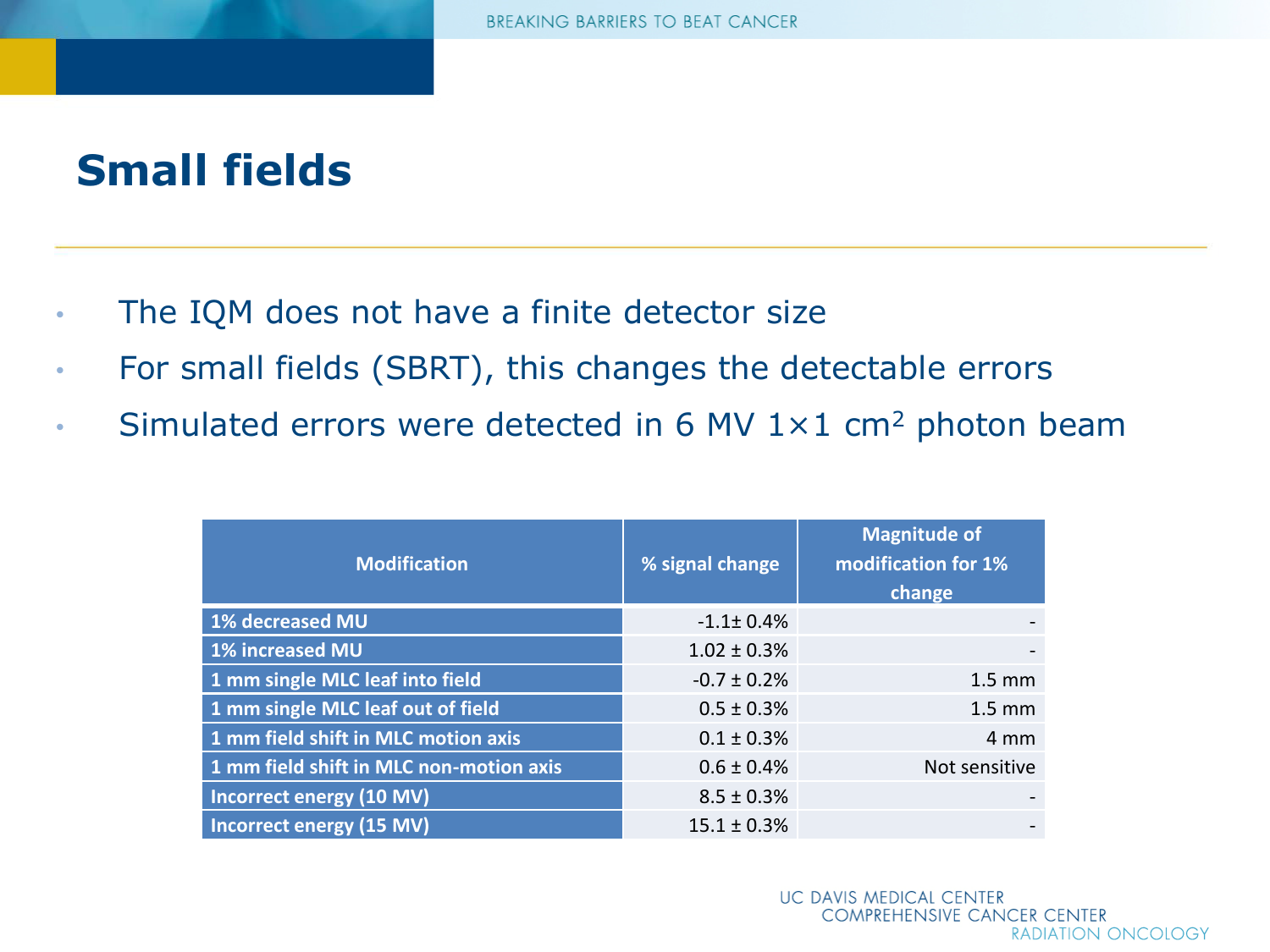# **VMAT evaluation**

- Two VMAT prostate plans were repeatedly measured
- IQM ion chamber measurement  $SD = 0.16%$

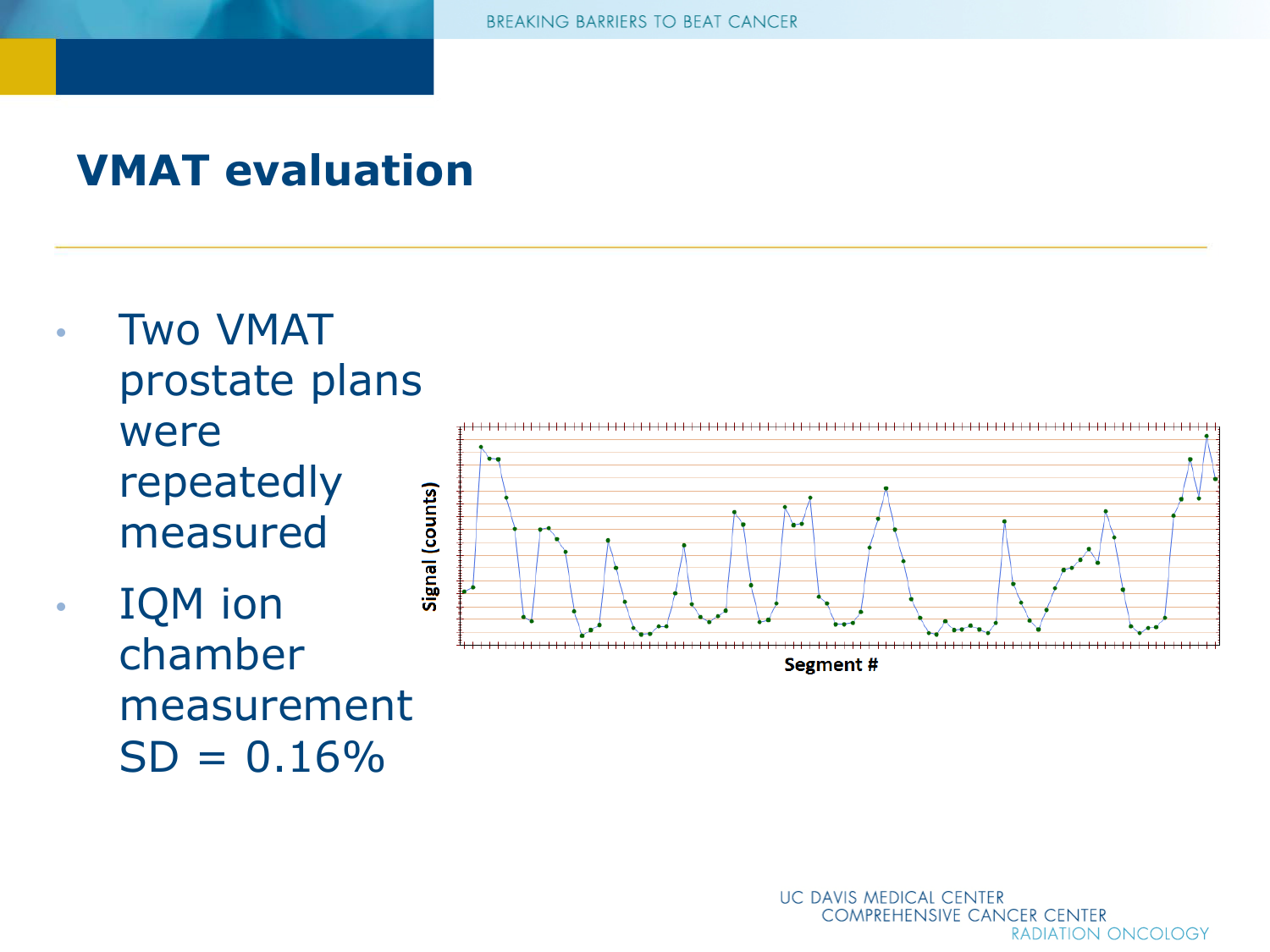## **Ongoing investigation**

#### IQM measurement in further applications:

- Conventional 3D
- **IMRT**
- VMAT
- **SBRT**
- High dose rate
- **Evaluation of** treatment error detection sensitivity